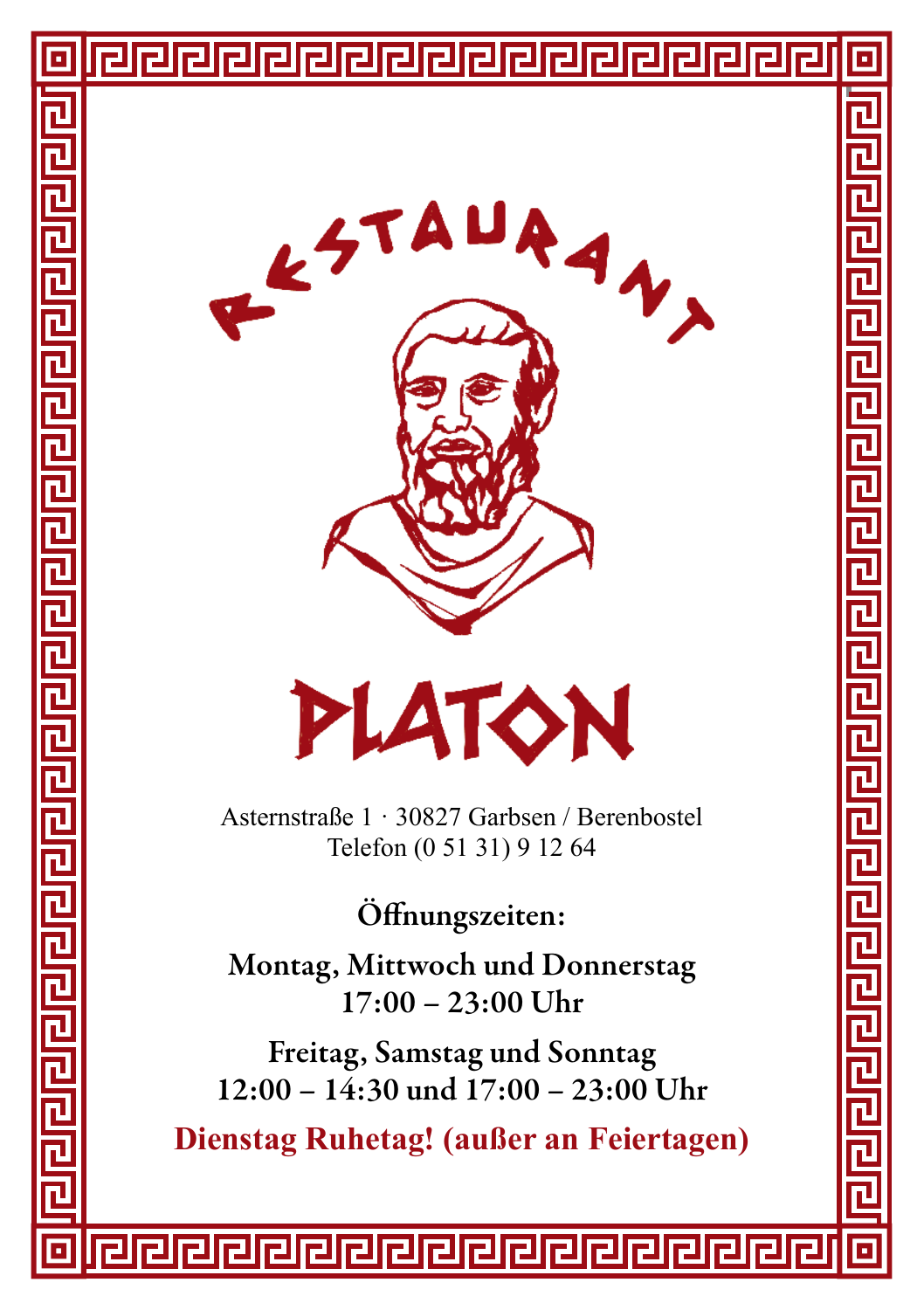

리티리리리티티 리리리리리리리리리리리리리리리리리리

IоI



# <u> elelelelelel</u> 回 الواحا واحاداه والعاما والواحا واحتاما والواحاة والواحا والواحا

叵

## Kalte Vorspeisen - cold starters

| Ī.  | Zaziki mit Brot<br>pikante griechische Quarkspeise<br>spicy Greek quark with bread                                                                                                       | 4,80€  |
|-----|------------------------------------------------------------------------------------------------------------------------------------------------------------------------------------------|--------|
| 2.  | Oliven<br>1 Portion<br>Olives (1 portion)                                                                                                                                                | 4,50€  |
| 3.  | Peperoni <sup>3</sup><br>1 Portion<br>Pepperonies (1 portion)                                                                                                                            | 4,50€  |
| 4.  | Oktapodakia<br>Polypenfisch mit Brot<br>Octopus with bread                                                                                                                               | 9,80€  |
| 5.  | Tarama <sup>1,2,3</sup><br>Fischrogen verfeinert mit Olivenöl und Zitrone<br>Roe in olive oil and lemon                                                                                  | 6,90€  |
|     | WARME VORSPEISEN - WARM STARTERS                                                                                                                                                         |        |
| 6.  | Gegrillte Peperoni <sup>1,2,3</sup><br>Grilled Pepperonies                                                                                                                               | 6,90€  |
| Z.  | Scampis-Saganaki <sup>2</sup><br>Scampis in feiner Tomatensauce, Zwiebeln, Paprika, Schafskäse und Olivenöl<br>Scampis in fine tomato sauce, onions, peppers, greek cheese and olive oil | 11,90€ |
| 8.  | Dolmadakia<br>mit Brot<br>Dolmadakia with bread, wine leaves grilled with rice and meat                                                                                                  | 6,90€  |
| 9.  | Schafskäse gegrillt<br>Greek cheese grilled                                                                                                                                              | 7,90€  |
| 10. | Saganaki <sup>1,2,3</sup><br>gebackener Schafskäse<br>Baked greek cheese                                                                                                                 | 7,90€  |
| 11. | <b>Frische Champignons</b><br>im Pfännchen gebraten, mit Crème, dazu reichen wir frisches Brot<br>Fresh mushrooms - fried in cream cheese and lots of fresh bread                        | 9,80€  |
| 12. | Muscheln - Saganaki-Pfännchen <sup>1</sup><br>pikant gewürzt, dazu reichen wir frisches Brot<br>Mussels, spicy seasoned and lots of fresh bread                                          | 9,80€  |
|     | Im Falle einer Allergie sprechen Sie bitte unsere Mitarbeiter darauf an,<br>diese informieren Sie über mögliche Allergene in Ihrem Gericht.                                              |        |
|     | $\frac{1}{2}$ mit Antioxidationsmittel $\cdot$ 2 mit Farbstoff $\cdot$ 3 mit Konservierungsstoff                                                                                         |        |
|     |                                                                                                                                                                                          |        |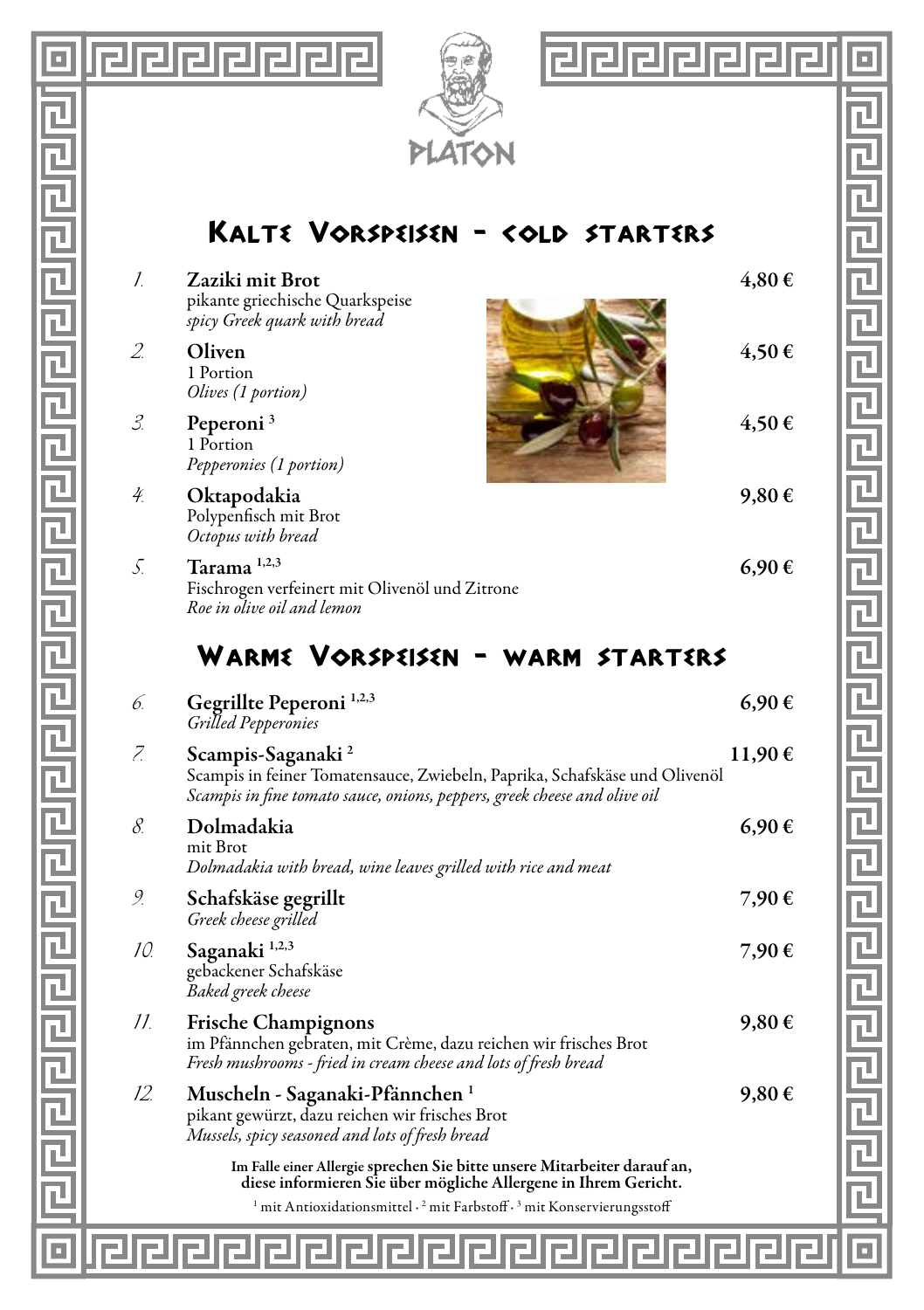

**||alalalalala** 

回

[리민리리 리미디 리미리 리미리 리미리 리미리 리리리 리리리

Œ

### Salate - Salads

| 13. | Bauernsalat <sup>3</sup><br>1 Portion<br>Farmer salad, onions, pepperonies, olives, greek cheese (1 portion)                 | 9,90€   |
|-----|------------------------------------------------------------------------------------------------------------------------------|---------|
| 14. | Kleiner Bauernsalat <sup>3</sup><br>1 Portion<br>Small Farmer salad (1 portion)                                              | 6.90€   |
| 15. | Chefsalat $1,2,3$<br>frische Salate, Dalmadakia, Krabben natur und Thunfisch<br>Chef salad - iceberg, crabbs, tuna fish etc. | 10.90€  |
| 17. | Messes $1,2,3$<br>gemischte Vorspeisenplatte, pikant gewürzt mit Brot<br>Mixed starter plate, spicey, bread                  | 11,50 € |



 $\overline{\blacksquare}$ 

# Kase - Cheese

| 20. | Schafskäse (40% Fett i. Tr.) <sup>1,2,3</sup><br>1 Portion<br>Greek cheese 40% fat                                                                    | 6,50€ |
|-----|-------------------------------------------------------------------------------------------------------------------------------------------------------|-------|
| 21. | Schafskäse (40% Fett i. Tr.) <sup>1,2,3</sup><br>mit Krautsalat, Oliven und Peperoni<br>Greek cheese 40% fat, with sweet cabbage, olives, pepperonies | 7,50€ |
|     |                                                                                                                                                       |       |
|     | <sup>1</sup> mit Antioxidationsmittel · <sup>2</sup> mit Farbstoff · <sup>3</sup> mit Konservierungsstoff                                             |       |
|     |                                                                                                                                                       |       |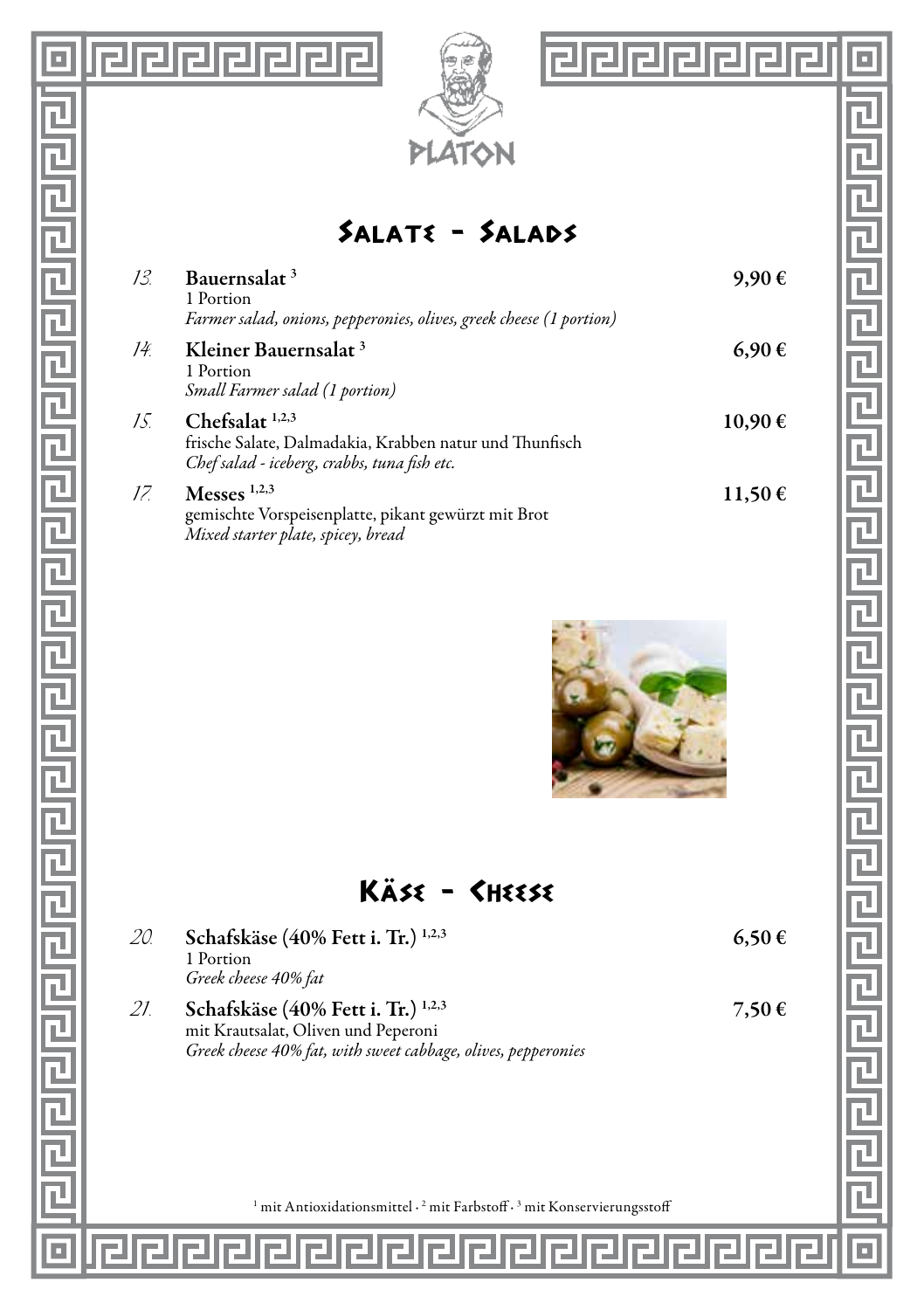

E

己

ī

己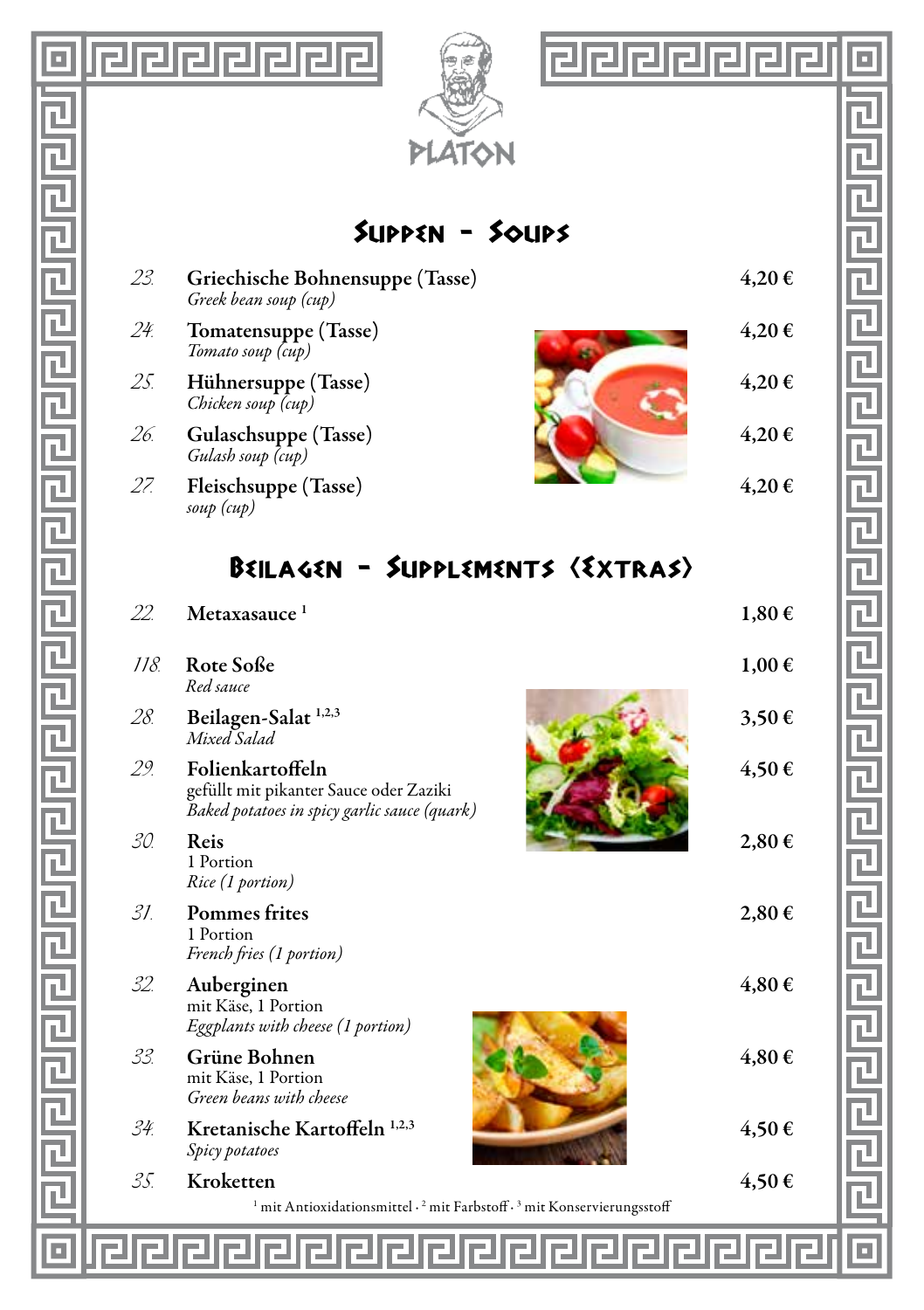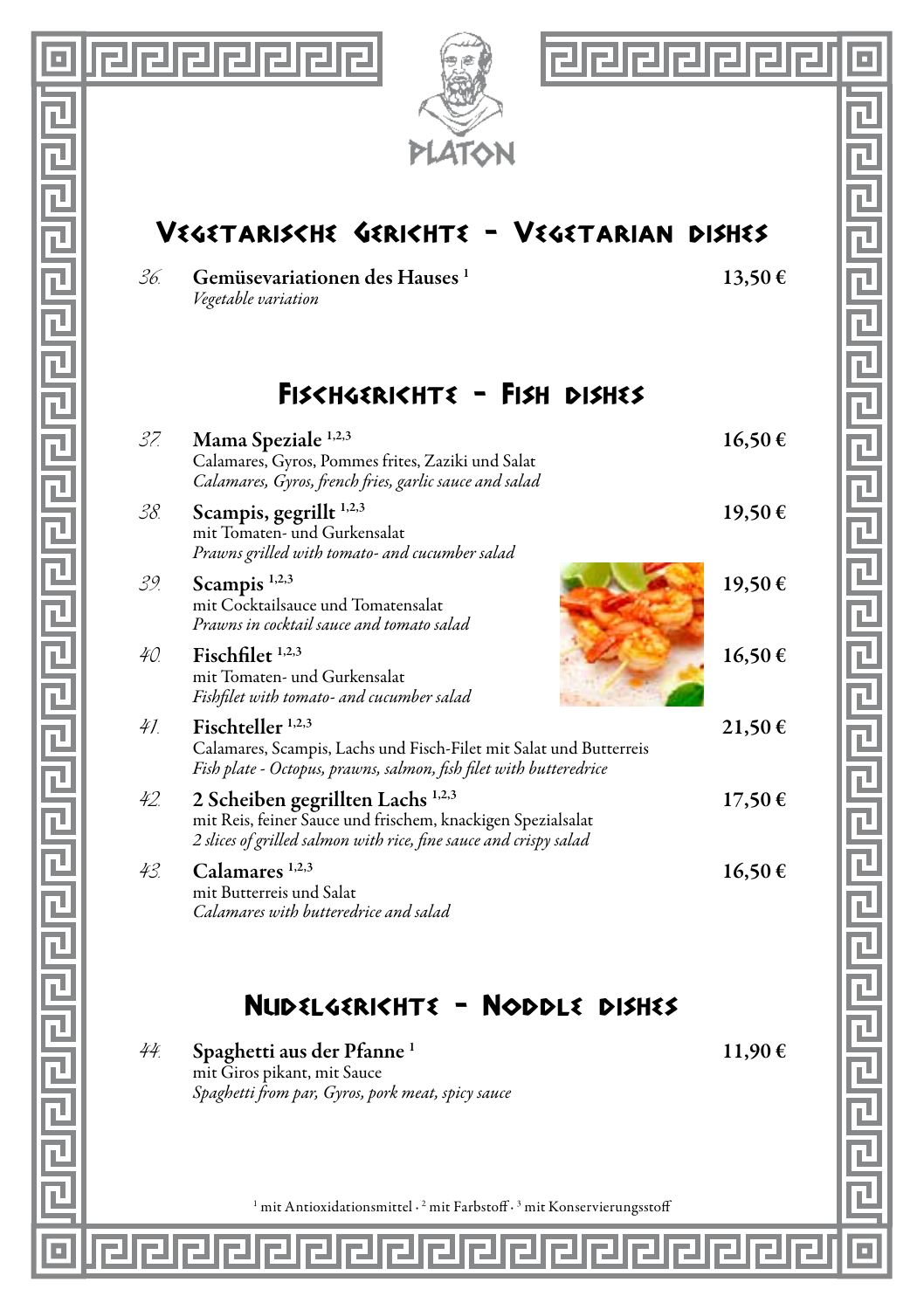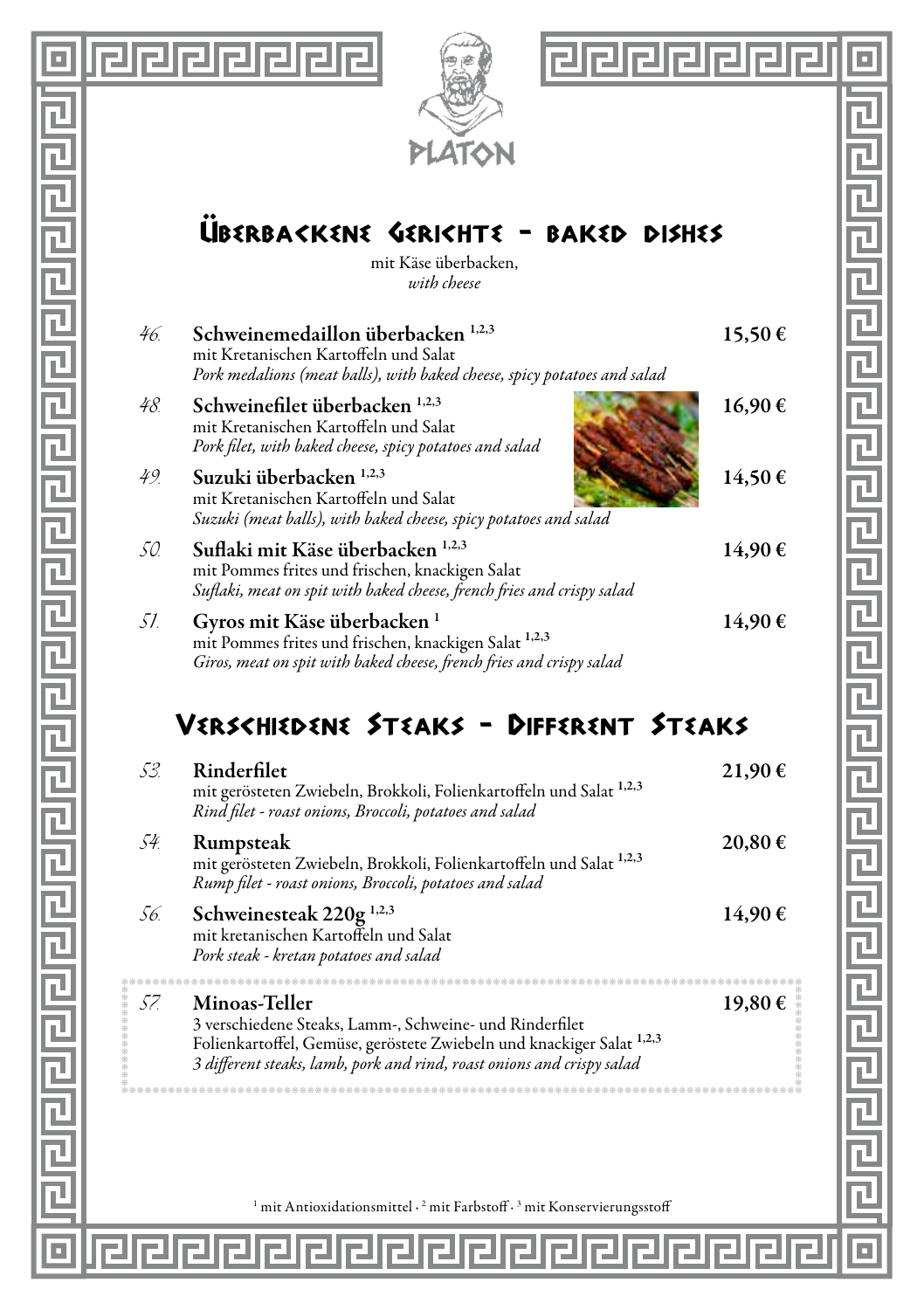

 $\overline{\mathbf{L}}$ 

리민민민민민민민민민민민민민민민민민민민민민

 $\Box$ 





己

 $\overline{\mathbf{r}}$ 

Pfannchen Gerichte - fried dishes

*Alle Pfännchen mit gebratenen Kartoffelscheiben.*

| 58. | Schweinesteak-Pfännchen <sup>1,2</sup><br>mit pikanter Weinsauce, frische Paprika, Champignons, Tomate und Salat 1,2,3<br>Pork steak - fried, spicy wine sauce, fresh paprika, mushrooms, tomatos and salad | 16,90€  |
|-----|-------------------------------------------------------------------------------------------------------------------------------------------------------------------------------------------------------------|---------|
| 59. | Rumpsteak-Pfännchen <sup>1,2</sup><br>mit pikanter Weinsauce, frische Paprika, Champignons, Tomate und Salat 1,2,3<br>Rump steak - fried, spicy wine sauce, fresh paprika, mushrooms, tomatos and salad     | 20,80 € |
| 60. | Schweinefilet-Pfännchen <sup>2</sup><br>mit Sahne-Sauce, frische Paprika, Champignons und Salat 1,2,3<br>Pork filet - fried, cream sauce, fresh paprika, mushrooms and salad                                | 18,50€  |
| 61. | Rinderfilet-Pfännchen <sup>1,2</sup><br>mit pikanter Sauce, frische Paprika, Champignons, Tomate und Salat 1,2,3<br>Rind filet - fried, sauce, fresh paprika, mushrooms, tomatos and salad                  | 21,80€  |
| 62. | Gyros-Pfännchen <sup>1</sup><br>mit Käse überbacken, pikanter Sauce, Champignons und Salat 1,2,3<br>Gyros, pork meat with baked cheese - fried, spicy sauce, mushrooms and salad                            | 14,90€  |
| 63. | Lamm-Filet-Pfännchen <sup>1,2</sup><br>verfeinert mit pikanter Sauce, frische Paprika, Champignons und Salat 1,2,3<br>Lamb filet - fried spicy sauce, fresh paprika, mushrooms and salad                    | 19,80€  |
| 64. | Platon-Pfännchen <sup>2</sup><br>3 verschiedene Steaks, verfeinert mit Sahne-Sauce, Champignons und Salat 1,2,3<br>Platon fried - (3 different steaks) - in cream sauce with mushrooms and salad            | 19,50€  |

# Spezialitaten des Hauses - house specialities

### 66 Filetstückchen vom Schwein  $^{1,2}$  16.90 € mit pikanter Sauce, Pommes frites und Salat 1,2,3 *Filet pieces from pork - spicy sauce, french fries and salad (mushrooms)*

mit kretanischen Kartoffeln und Salat *Lamb filet - grilled with kretan potatoes and salad*

 $110$ . Lammfilet vom Grill <sup>1,2,3</sup> 19,80 €



гH

<sup>1</sup> mit Antioxidationsmittel · <sup>2</sup> mit Farbstoff · <sup>3</sup> mit Konservierungsstoff

rJ.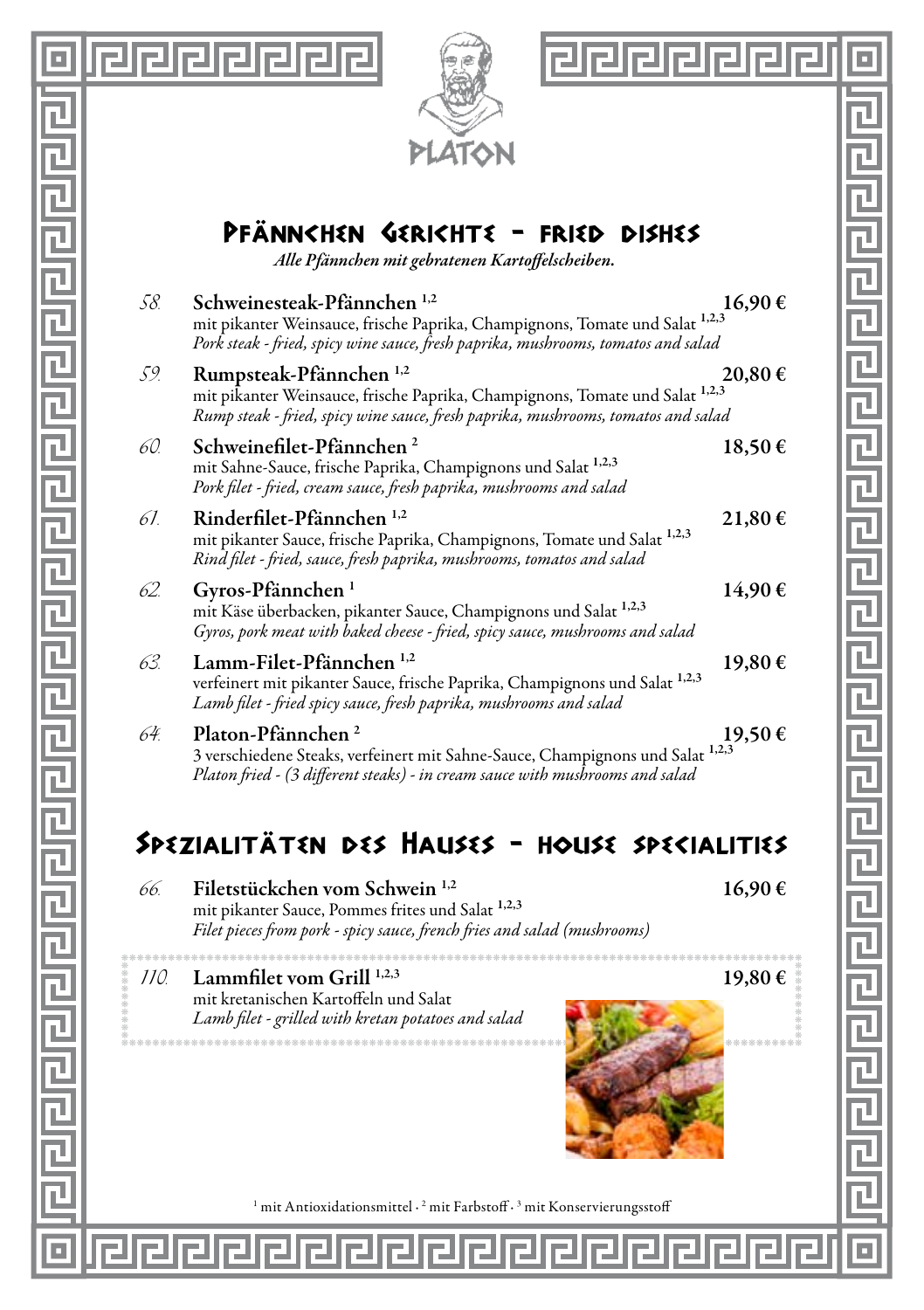

 $\overline{\mathbb{L}}$ 

리티미리리티미터 리티미리리리리리리리리리리리리리리

o





# FÜR LINSERE KLEINEN GÄSTE - FOR OUR SMALL GUESTS

| 68. | Pinoccio-Teller <sup>1,2,3</sup><br>Mettklößchen mit Pommes frites<br>Pinocchio plate - meatrolls with french fries                            | 8,50€               |
|-----|------------------------------------------------------------------------------------------------------------------------------------------------|---------------------|
| 69. | Rotkäppchen-Teller<br>Gyros mit Pommes frites<br>Red Riding hood plate - Gyros (pork) with french fries                                        | $8,50 \in$          |
| 70. | Sindbad $1,2,3$<br>1 Suflaki mit Pommes frites<br>Sindbad plate - 1 Suflaki (meat on spit) and french fries                                    | $8.50 \in$          |
| 71. | Schneewittchen-Teller <sup>1</sup><br>Spaghetti mit Hackfleisch und Tomatensauce<br>Snow white plate - Spaghetti with mixed meat, tomato sauce | $8.20 \text{ } \in$ |
| 72. | 5 kleine Hähnchenbrust-Schnitzel<br>mit Pommes frites<br>5 small chicken breads cutlets with french fries                                      | 8,50€               |

# Spezial Platten - special plates

| 73. | Olympplatte $1,2,3$<br>1 Suflaki, Leber, Gyros mit Reis und Salat<br>Olympic plate - I Suflaki, liver, Gyros (pork), with rice and salad                                                               | 15,50€ |
|-----|--------------------------------------------------------------------------------------------------------------------------------------------------------------------------------------------------------|--------|
| 74. | Korfu-Teller <sup>1,2,3</sup><br>2 Suzuki, Gyros, Reis und Salat<br>Korfu plate - 2 Suzuki (meat balls), Gyros with rice and salad                                                                     | 14,90€ |
| 75. | Achilles-Platte <sup>1,2,3</sup><br>2 Suzuki, 1 Suflaki, Leber, Reis und Salat<br>Achilles plate - 2 Suzuki, 1 Suflaki, liver with rice and salad                                                      | 15,50€ |
| 76. | $Quzo-Platte$ <sup>1,2,3</sup><br>2 Suzuki, 1 Suflaki, Gyros, Reis und Salat, 1 Ouzo 2 cl<br>Ouzo plate - 2 Suzuki, 1 Suflaki, Gyros, rice and salad, 1 Ouzo (short) 2 cl                              | 16,80€ |
| 77. | Artemis-Platte <sup>1,2,3</sup><br>1 Lammkotelett, 1 Suflaki, 1 Schnitzel, Gyros, Reis und Salat<br>Artemis plate - 1 lamb cutlet, 1 Suflaki, 1 pork cutlet, Gyros, rice and salad                     | 16.80€ |
| 78. | Spezial-Teller <sup>1,2,3</sup><br>1 Schnitzel, Gyros, 1 Suflaki, 1 Suzuki, 1 Lammkotelett, Reis und Salat<br>Special plate - 1 pork cutlet, Gyros, 1 Suflaki, 1 Suzuki, 1 lamb cutlet, rice and salad | 17,80€ |
|     | <sup>1</sup> mit Antioxidationsmittel · <sup>2</sup> mit Farbstoff · <sup>3</sup> mit Konservierungsstoff                                                                                              |        |

<u>Indelendelendelendelen</u>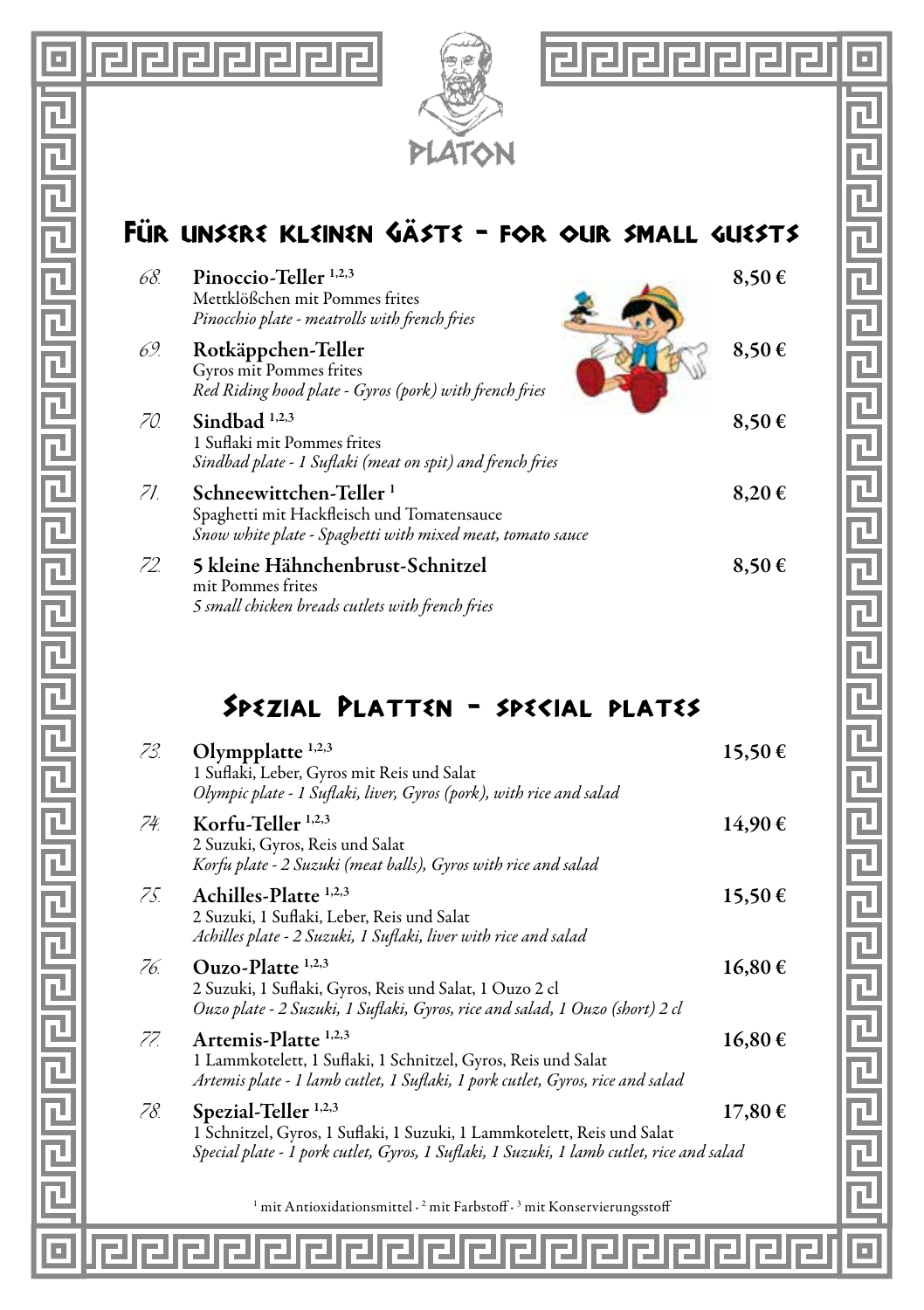

 $\overline{\mathbb{L}}$ 

린민민민민민민민민민민민민민민민민민민민민민

lo



리더리 리디 리더 리디 리디 리디 리디 리디 리디 리디 리디리

=

 $\overline{\blacksquare}$ 

### Vom Grill - from grill

| 81. | Filet vom Schwein <sup>1,2,3</sup> mit kretanischen Kartoffeln und Salat<br>Pork filet - with kretan potatoes and salad                                                                                                                                                                                                                                          |             |
|-----|------------------------------------------------------------------------------------------------------------------------------------------------------------------------------------------------------------------------------------------------------------------------------------------------------------------------------------------------------------------|-------------|
| 82. | Paidakia 1,2,3 Lammkoteletts mit kretanischen Kartoffeln und Salat<br>lamb cutlets - with kretan potatoes and salad                                                                                                                                                                                                                                              |             |
| 83. | Hirtenspieß, überbacken 1,2,3 mit Käse, Reis und Salat<br>Pork on spit - baked with cheese, rice and salad                                                                                                                                                                                                                                                       | 15,90€      |
| 84. | Gyros <sup>1,2,3</sup> mit Salat <sup>1,2,3</sup> und Reis<br>Gyros (pork) - with salad and rice                                                                                                                                                                                                                                                                 | 12,80 €     |
| 85. | Suflaki 1,2,3 mit Salat und Reis<br>Suflaki - with salad and rice                                                                                                                                                                                                                                                                                                | 12,80 €     |
| 86. | Gyros und Suflaki <sup>1,2,3</sup> mit Salat und Reis<br>Gyros and Suflaki - with salad and rice                                                                                                                                                                                                                                                                 | 15,50€      |
| 87. | Suzuki 1,2,3 3 Mettklöße, mit Salat und Reis<br>3 meat balls with salad and rice                                                                                                                                                                                                                                                                                 | 11,90€      |
| 88. | Bifteki <sup>1,2,3</sup> gefülltes Beefsteak mit Käse, Salat und Reis<br>Bifteki - filled with baked cheese Beef, rice and salad                                                                                                                                                                                                                                 |             |
| 89. | Leber mit gerösteten Zwiebeln, Reis und Salat 1,2,3<br>Liver - with roast onions, rice and salad                                                                                                                                                                                                                                                                 |             |
| 90. | Zyklopenaugen Schweinesteak mit zwei Spiegeleiern, Reis und Salat 1,2,3 15,50 €<br>Zyklopen-Eye - pork steak with two fried eggs, rice and salad                                                                                                                                                                                                                 |             |
| 91. | Gefülltes Schweinefilet 1,2,3 mit Käse, kretanischen Kartoffeln und Salat 17,90 €<br>Pork filets - filled with cheese, spicy potatoes and salad                                                                                                                                                                                                                  |             |
| 92. | Akropolis-Spieß, gefülltes Suflaki mit Reis und Salat 1,2,3<br>Akropolis spit - filled Suflaki with rice and salad                                                                                                                                                                                                                                               |             |
| 93. | Filet-Teller Filet mit Gyros, Reis und Salat 1,2,3<br>Filet plate - Gyros with rice and salad                                                                                                                                                                                                                                                                    |             |
| 94. | Steakplatte Gyros, 1 Steak und 1 Rumpsteak, mit Reis und Salat <sup>1,2,3</sup><br>Steak plate - Gyros, 1 Steak, 1 Rump Steak, with rice and salad                                                                                                                                                                                                               |             |
| 95. | Grill-Teller <sup>1,2,3</sup><br>$17,50 \in$<br>1 Suflaki, 1 Suzuki, 1 Lammkotelett, 1 Schnitzel, Leber, Reis und Salat                                                                                                                                                                                                                                          |             |
| 96. | Grilled plate - 1 Suflaki, 1 Suzuki, 1 Lamb cutlet, 1 Pork cutlet, liver, rice and salad<br><b>Gyros Spezial</b><br>mit Zaziki, Reis, Pommes frites, Oliven, Peperoni <sup>3</sup> ,<br>Salat <sup>1,2,3</sup> , Pitta und Riesen-Bohnen <sup>1</sup><br>Gyros Special - garlic sauce, rice, french fries, olives, pepperonies,<br>salad, pitta bread, big beans | $15,50 \in$ |
|     | <sup>1</sup> mit Antioxidationsmittel · <sup>2</sup> mit Farbstoff · <sup>3</sup> mit Konservierungsstoff                                                                                                                                                                                                                                                        |             |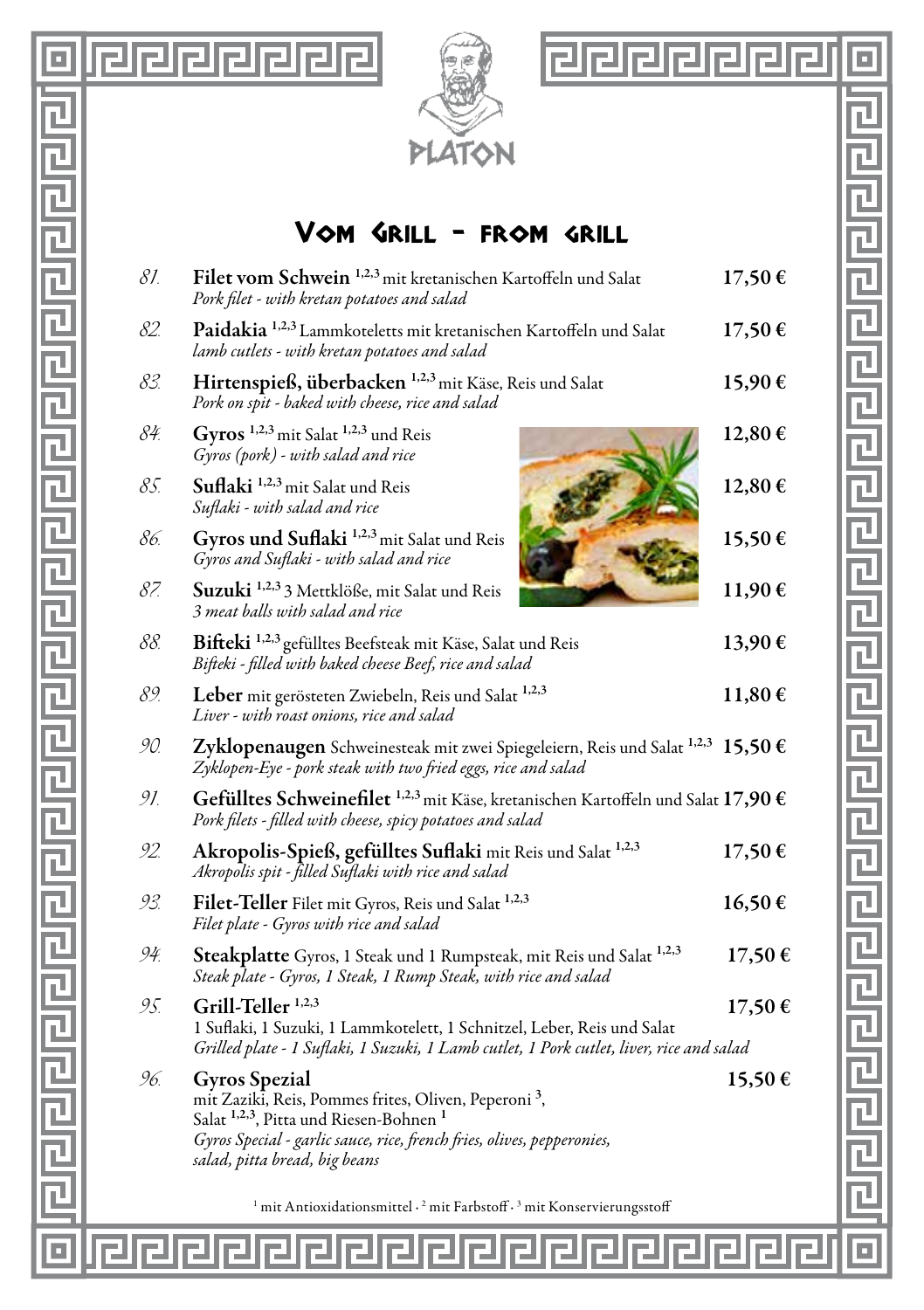





### Aus dem Backofen - from the oven

| 98.  | Lammfleisch<br>mit Spaghetti und Salat <sup>1,2,3</sup><br>Lamb - with spaghetti and salad                                       | 15,50 € |
|------|----------------------------------------------------------------------------------------------------------------------------------|---------|
| 99   | Lammfleisch<br>mit kleinen Nudeln und Käse überbacken, mit Salat 1,2,3<br>Lamb - with small noedles, baked in cheese, with salad | 15,50 € |
| 100. | Lammfleisch<br>mit grünen Bohnen und Salat 1,2,3<br>Lamb - with green beans and salad                                            | 15.50€  |
| 101- | Lammfleisch<br>mit Auberginen und Salat <sup>1,2,3</sup><br>Lamb - with Eggplants and salad                                      | 15.50€  |
| 102. | Lammfleisch<br>mit dicken Bohnen <sup>1</sup> und Salat <sup>1,2,3</sup><br>Lamb - with thick beans and salad                    | 15.50€  |



eeeee

Б

已

린

# PLATON SPEZIALITÄTEN - PLATON SPICIALITY PLATE

| 103 | Musaca $1,2,3$<br>Auberginen, Hackfleisch, gebackene Kartoffeln, pikant gewürzt mit Salat<br>Musaca - Eggplants, mixed meat, baked potatoes, spiced and salad            | 15.50€ |
|-----|--------------------------------------------------------------------------------------------------------------------------------------------------------------------------|--------|
| 104 | Hähnchenbrustfilet <sup>1,2</sup><br>aus der Pfanne, mit Früchte-Sauce, Pommes frites und Salat<br>Chicken breast filet - fried with fruit-sauce, french fries and salad | 15.50€ |
|     | mit Antioxidationsmittel · <sup>2</sup> mit Farbstoff · <sup>3</sup> mit Konservierungsstoff                                                                             |        |

同同